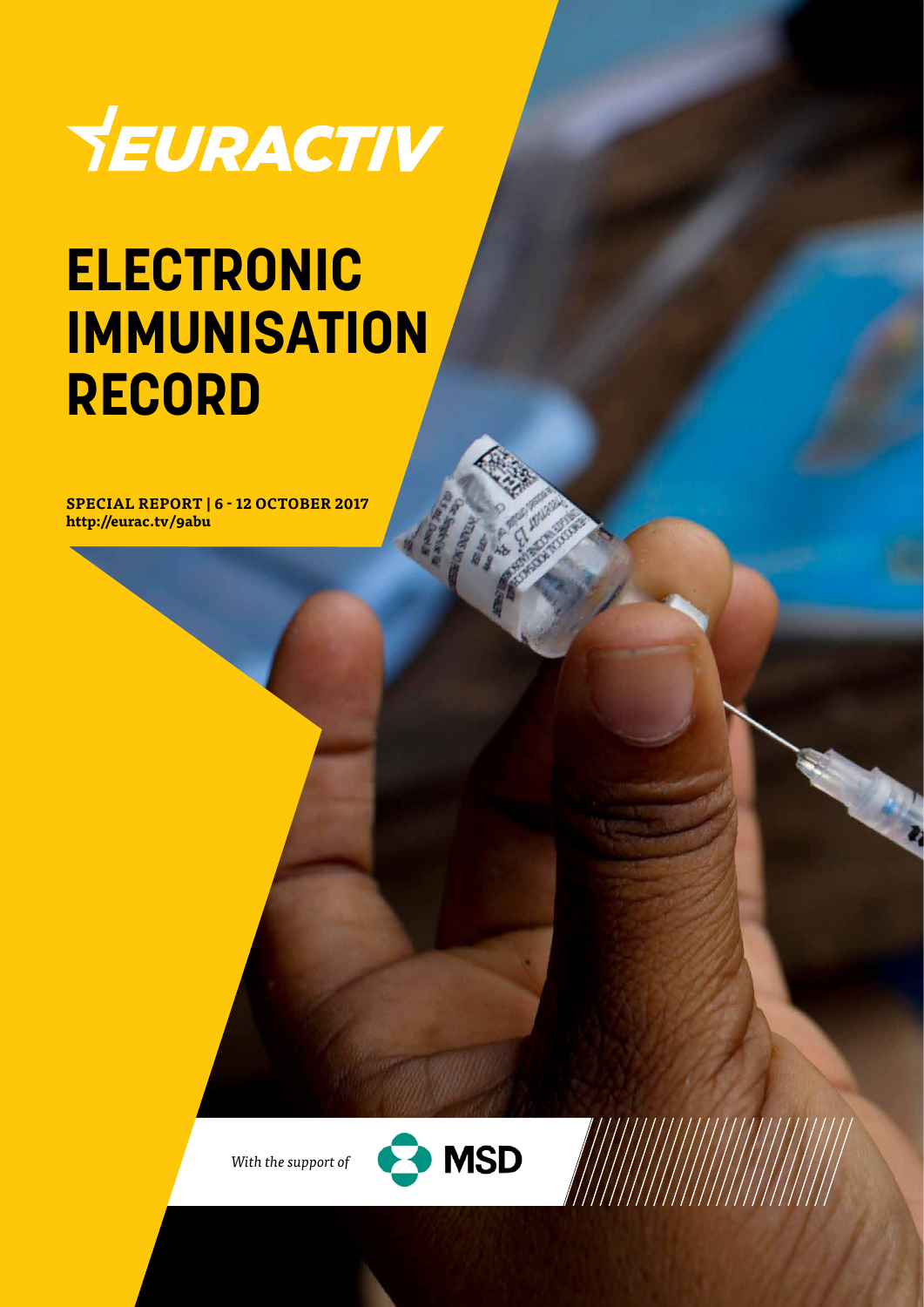

## **ELECTRONIC IMMUNISATION RECORD**

**SPECIAL REPORT | 6 - 12 OCTOBER 2017 http://eurac.tv/9abu**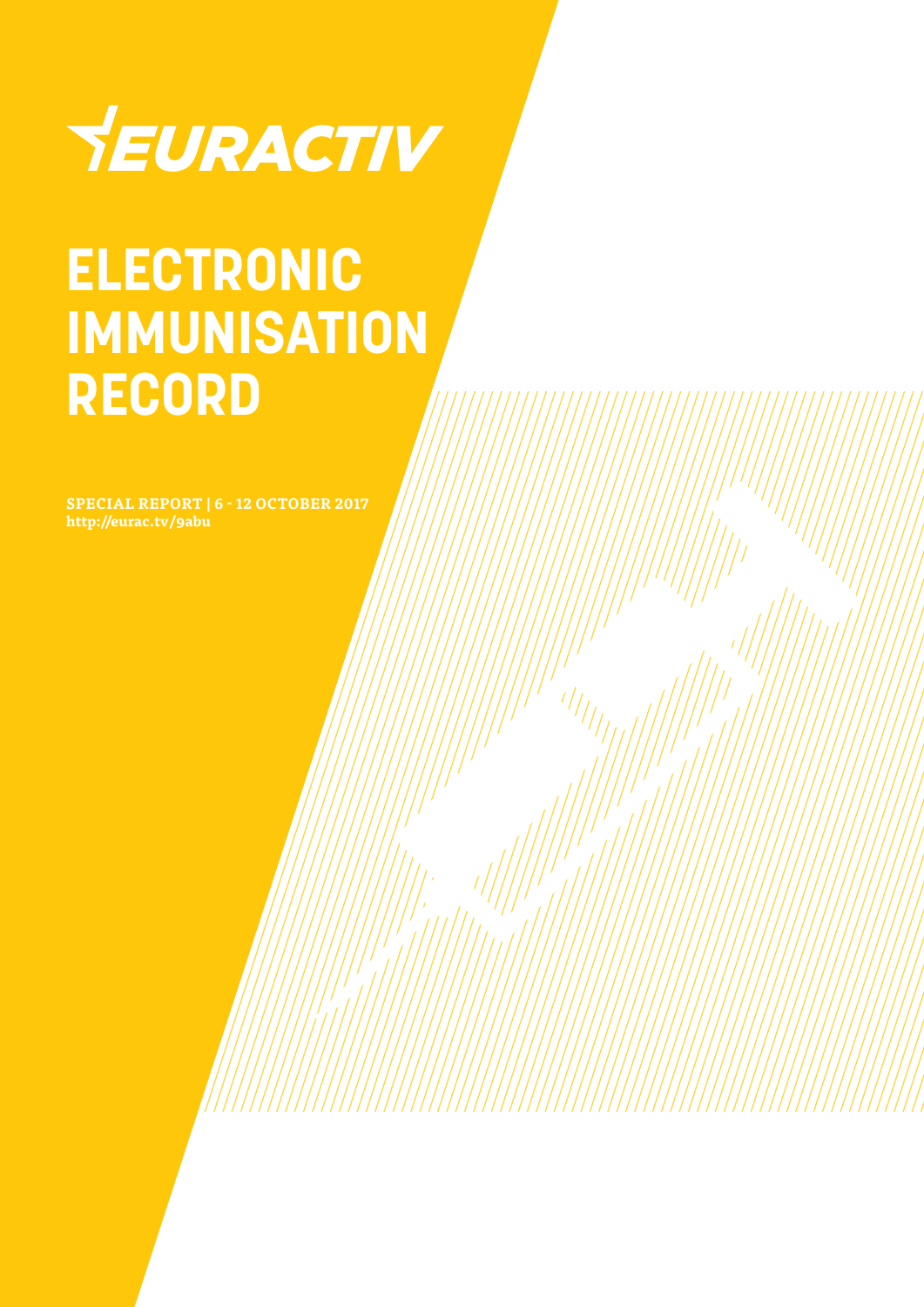### Contents

**4**

**6**

Commission backs electronic immunisation record to manage vaccination

Vaccines boss: Clear privacy rules are needed for electronic immunisation record system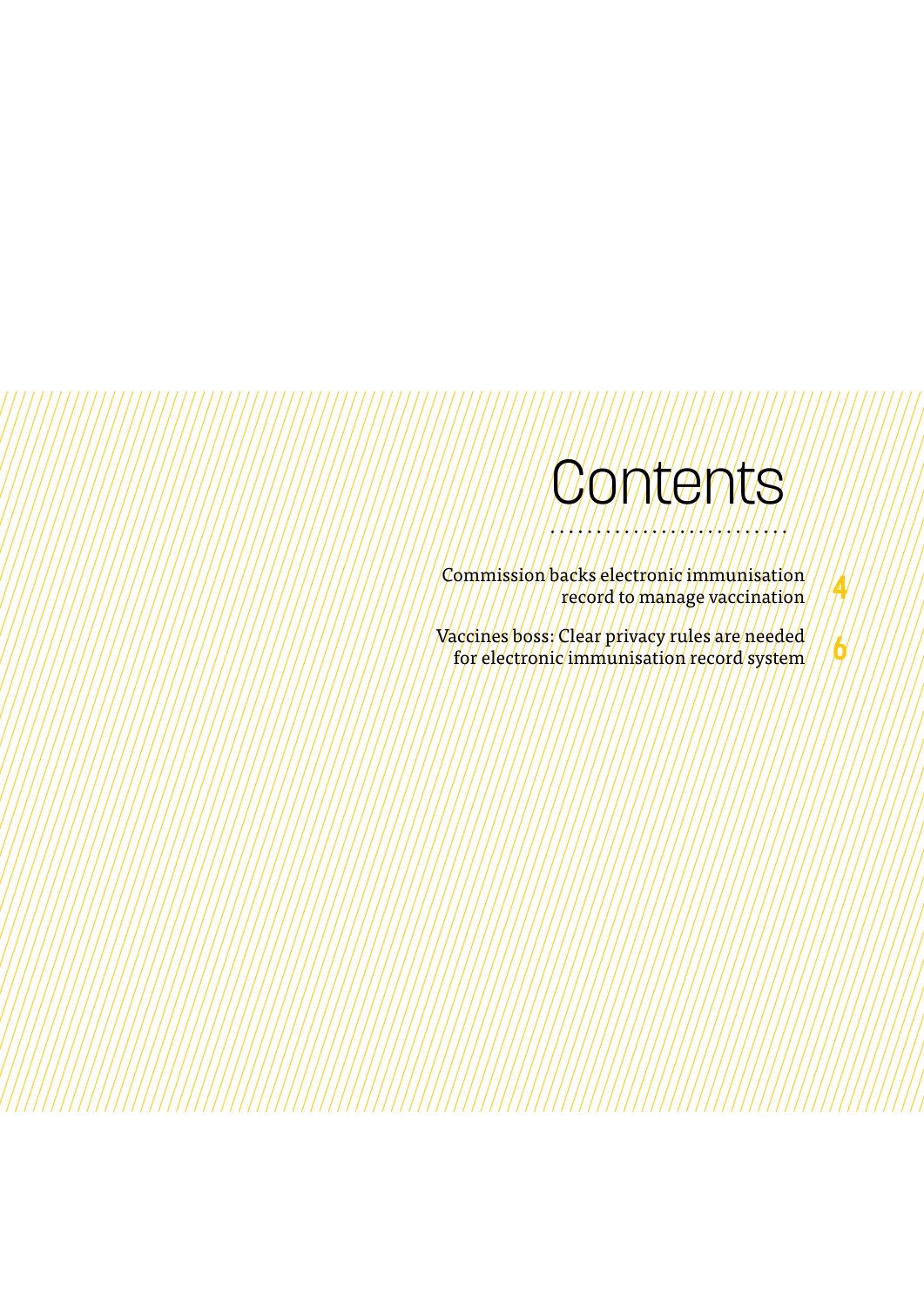## Commission backs electronic immunisation record to manage vaccination

*By Sarantis Michalopoulos*



*Updated with EU Health Commissioner Vytenis Andriukaitis comment.*

The European Commission<br>supports the creation of an<br>electronic immunisation record supports the creation of an electronic immunisation record system that will help EU member states enhance their cross-border cooperation and simultaneously enhance prevention of infectious diseases.

An increase in vaccine hesitancy combined with the insufficient preparedness of the EU member states' healthcare systems against infectious diseases, has raised eyebrows in Brussels and the EU capitals, which now seek ways to minimise the outbreaks risk.

A recent example was the measles outbreak, which has so far caused 42 deaths in EU countries in 2016 and 2017. According to the European Centre for Disease Prevention and Control, the measles outbreaks in the EU are still on the rise, posing severe threats for the public health.

E-Health solutions are emerging as a crucial means to strengthen national healthcare systems and provide them with tools that will help policymakers encourage vaccination as well as monitor its proper implementation.

Continued on Page 5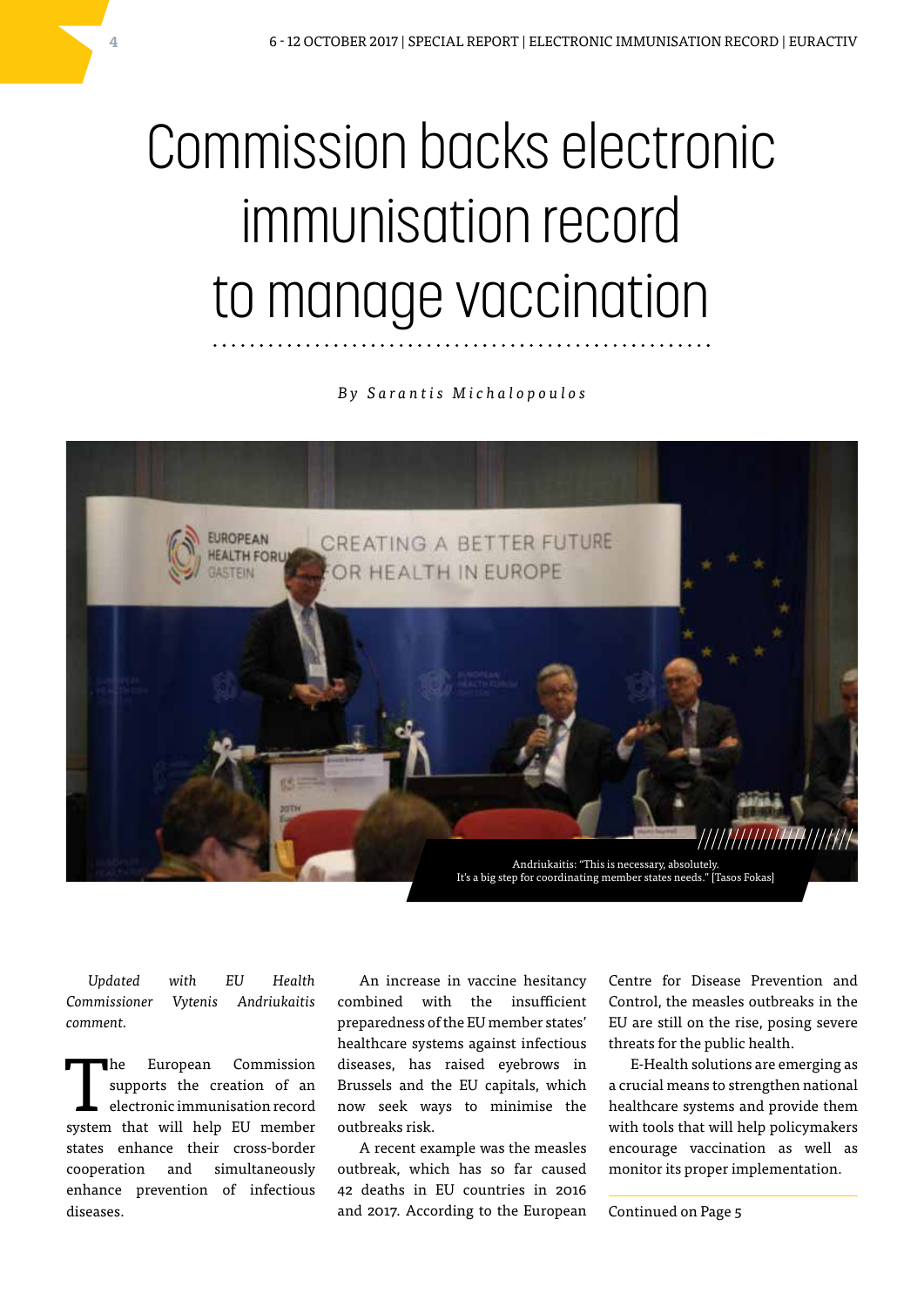### Continued from Page 4

EU Health Commissioner Vytenis Andriukaitis told EURACTIV that "this is necessary, absolutely. It's a big step for coordinating member states needs", showing how seriously the EU executive is taking this measure.

"The digital revolution is here and in many cases it's moving faster than it was previously expected. So, we have to benefit from it, not just live with it," told EURACTIV Martin Seychell, Deputy Director General of the European Commission's DG Sante.

### **COMMISSION AMBITION**

Speaking at the "Exploring the needs and future developments of immunisation records in the EU" session at the European Health Forum Gastein in Austria, Seychell highlighted the importance of an immunisation record system (electronic version of vaccine registries) to enhance prevention in the EU.

An immunisation record system provides a history of all the vaccines adults or children have received. Through this data gathering, EU countries will be able to properly monitor the vaccination of the population and upgrade cross-border cooperation in the event of diseases' outbreaks.

Such a system will also help EU citizens, who need treatment or move to another country, be able to present their whole health record.

"If you have commonly agreed rules it's easier to work together […] as for infectious diseases, member states need to be jointly prepared, not just individually."

Seychell said the executive was supportive of the idea. "We are working on the digital agenda and health is an important part of that," he noted.

According to the EU official, immunisation records will enhance

the prevention of diseases across Europe, considering that a potential threat is by its nature cross-border.

"The countries have realised that they need information not only about their own situation but also about other countries as well," he explained, adding that there is a wider view that things need to be accelerated.

Some EU countries have taken technological steps in this direction but there are others, which start just now. The Commission claims that for those who have already invested in specific technologies, past investors should be protected.

Another key issue is the funding. Some EU money is already being used from the Connecting Europe Facility, but looking at the next financial framework "this is something we need to keep firmly in mind," Seychell said.

There are also several technical and legal issues along the way and the executive warns that they should not be underestimated.

### **DATA OWNERSHIP**

The collection of data has taken center stage in the discussion. For Seychell, the reason why ethical issues are so strong in the ownership issue is that people do not owe their health data.

"Part of it is in a hospital, in GP's clinic or to employers," he noted, adding that patients should be in the core of the talks.

"If we establish the ownership rights then most of the problems will disappear because it's now my data and then we are talking about delegation," he explained, citing as example the data donation or sharing it with GPs.

The Commission official continued, saying that citizens are not really worried about data being used in advanced public health or advanced new treatments. "What they want to ensure is that the data will not be misused by those who should not use them or use them for the bad purpose,"

he stated.

"That means we need to have a strong and good governance. Like we do in many other aspects where data is also sensitive," he concluded.

### **WIDENING VACCINATION COVERAGE**

During the event, a French website was also presented, which manages immunisation records and hopes to increase vaccination coverage rates.

Through this tool, which is called MesVaccins.net, one can get personalised information on vaccinations and share data with healthcare professionals.

"Vaccine hesitancy is growing while vaccine recommendation is evolved rapidly and getting increasingly complex […] thus it's difficult for the general public to understand and apply the vaccine recommendations," project founder Jean-Louis Koeck said.

Koeck insisted that the complexity around vaccination is offered as an opportunity for anti-vaccines movements, which are pretty well interconnected and "can spread simple but false messages through the Internet without any control".

"We are trying to simplify through personalisation […] that's a new way to prevent vaccine hesitancy at a large scale," he noted.

In a recent interview, Commission Vice President Andrus Ansip said digital identity could be extremely helpful for the vaccination of children in Africa, to keep track of vaccinations made and avoiding repeated vaccinations, which can be dangerous.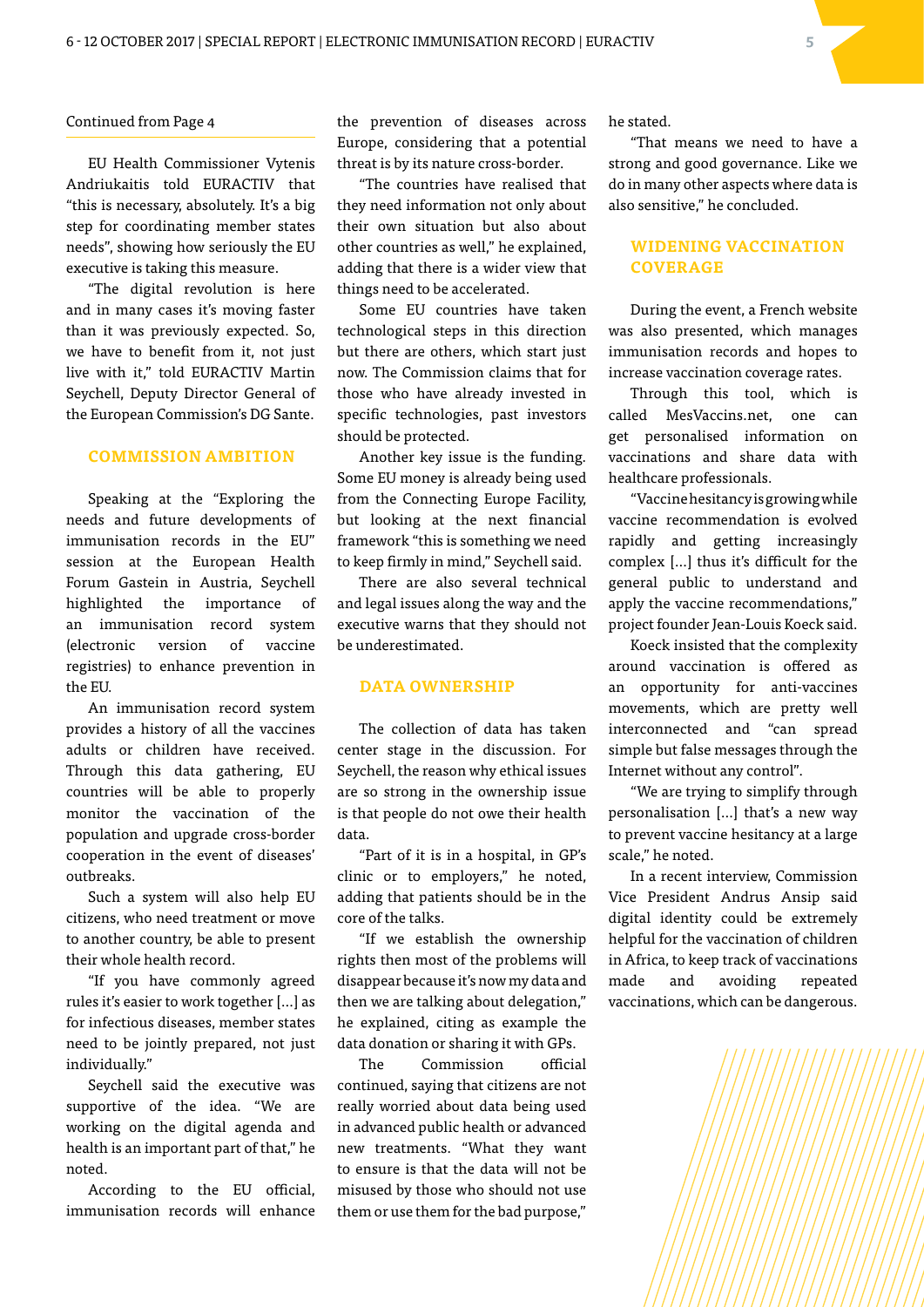### INTERVIEW

# Vaccines boss: **Clear privacy rules are needed for electronic immunisation record system**

*By Sarantis Michalopoulos*



n electronic immunisation record system, which aims to better monitor vaccination among populations, will need clear privacy rules and individuals should be the owners of their own data, Patricia Massetti told EURACTIV.com in an interview.

*Patricia Massetti is an associate vicepresident and European Vaccines Lead at MSD. She is also a Board member at Vaccines Europe, which represents the major European vaccine companies.* 

*She spoke to EURACTIV.com's Sarantis Michalopoulos on the sidelines*  *of the European Health Forum in Gastein (4-6 October).*

*A number of EU countries have been experiencing large outbreaks of measles in 2017. Many see the* 

Continued on Page 7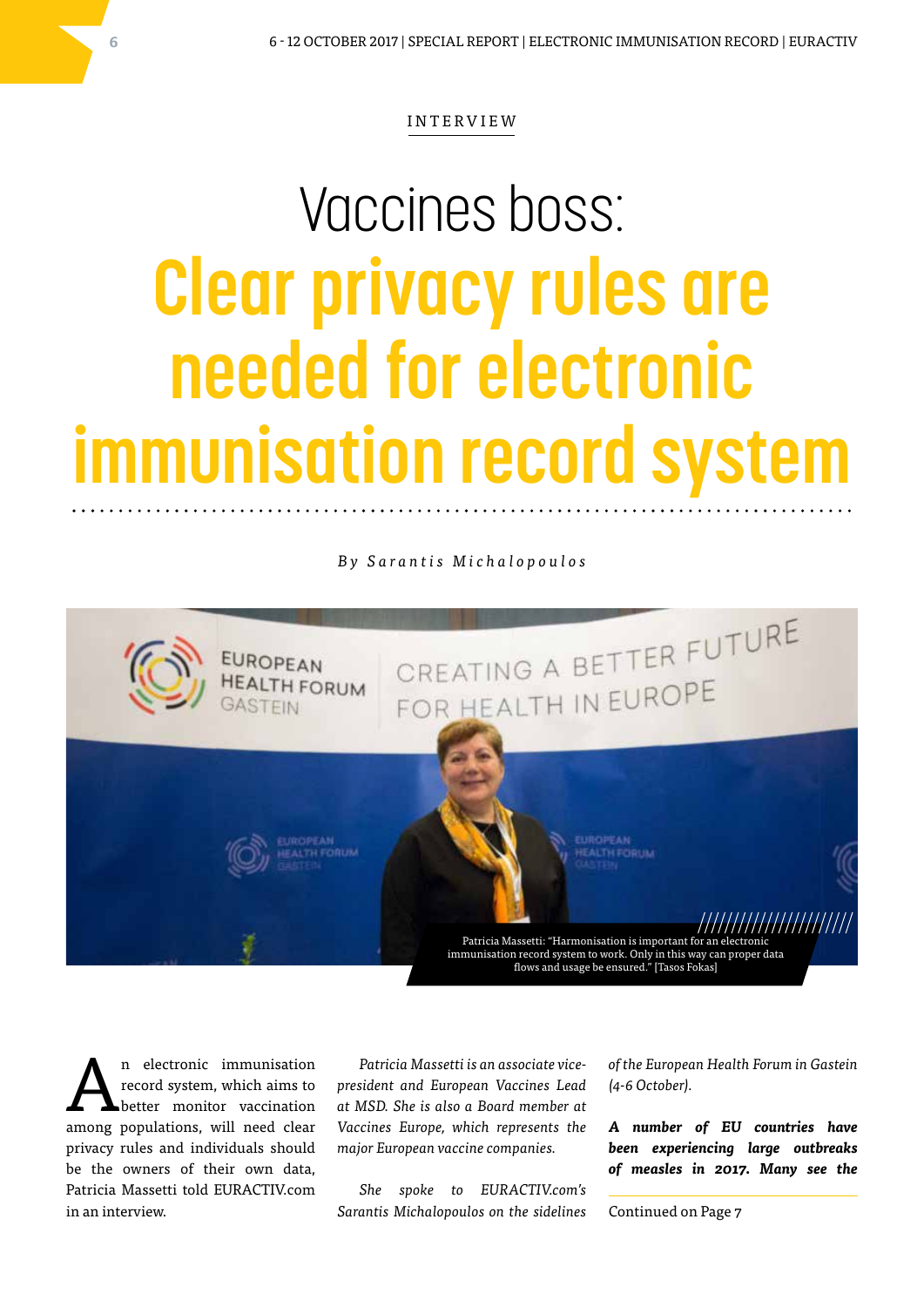### Continued from Page 6

### *movement against vaccines behind the case. What went wrong? Is it down to a lack of communication? Is it a policy problem?*

I would argue that it is due to a number of reasons, which are all interconnected. Yes, vaccine hesitancy is definitely a factor, but it's not the only one. Infectious diseases do not respect national borders.

In Europe, we need to set a common roadmap involving governments, health authorities, scientific societies, healthcare professionals, civil society and industry. This is the objective of the Joint Action on Vaccination launched by the Commission earlier this year. The Joint Action aims to provide the much-needed political leadership to move forward and ensure public health crises, such as the measles outbreak, do not re-occur.

### *How can EU policymakers put an end to the growing scepticism towards immunisation?*

Addressing vaccine hesitancy is not an easy task. Different factors such as confidence, convenience or complacency must be taken into consideration. Vaccination hesitancy may lead to decreased vaccination coverage. Therefore, maintaining confidence in it is critical for sustainable immunisation programmes to ensure good public health.

There is no single solution to all these issues, but there are a number of relevant stakeholders who can help in addition to policymakers. For example, healthcare professionals have proven to be an important determinant in vaccine uptake. This is relevant for them but also in recommending vaccines to the general public as well as to at-risk populations. Additionally, access can be a barrier. As a result, some countries have extended their access points for vaccination by considering alternative channels. An option includes vaccination by pharmacists and onsite vaccination in hospital wards.

### *What are the main challenges vaccines are currently facing within the EU?*

As mentioned by the European Commission at the European Health Forum Gastein, fragmentation is one of the major issues Europe is facing. This pertains to healthcare systems and directly affects successful implementation of existing immunisation programmes.

The absence of common tools to monitor vaccine coverage rates, and predict potential outbreaks, is an important issue and can be the cause of supply and demand challenges within countries.

This is frustrating as vaccination is one of the greatest public health success stories of the last two centuries. Disease prevention enables better health outcomes, while also reducing unsustainable expansion in health spending. Of course, this is a debate that needs to take place under the umbrella of a more general discussion on health systems and their focus. Prevention should be a key priority.

Vaccines Europe has identified a number of areas, which could significantly strengthen vaccination in Europe such as reinforcing European surveillance capabilities to support National Immunisation Strategies and Programmes, engaging healthcare professionals in actively increasing vaccination coverage, addressing the root causes of vaccine shortages, and ensuring an open and continuous multi-stakeholder collaboration to overcome barriers/blocking factors to the discovery and development of the next generation of vaccines.

The upcoming Joint Action on Vaccination will have a major role in the development of effective guidance to support the establishment and implementation of well-functioning national immunisation programmes in member states.

### *In what way could the EU member states better monitor the vaccination of the population? Do you support an EU-wide approach?*

Monitoring population vaccination is a very difficult endeavour given the current context. The systematic collection, analysis and dissemination of health-related data are essential for decision-making and public health at all levels. We need data for evidencebased programmes and assessing the effectiveness of what is being done.

Furthermore, as we heard at the 'Exploring the needs and the future developments of immunisation records in the EU' EHFG event, an electronic immunisation record system (also called Informed Immunisation System or IIS) would represent an important part of the solution. Through this data gathering, EU countries would be able to monitor properly the vaccination rates of the population and enhance cross-border cooperation in the event of disease outbreaks.

Ideally, we are hoping for a European Immunisation Registry fed by national systems. However, major obstacles, such as data ownership and protection, interoperability within the healthcare systems, uniformity of data coding, IT performance and funding have to be overcome.

The current focus on eHealth and the EU's Digital Single Market provides an opportunity for immunisation information systems to become an integral part of electronic health systems and benefit from a structured framework.

During that workshop, it was also said that the European Centre for Disease Prevention and Control

Continued on Page 8